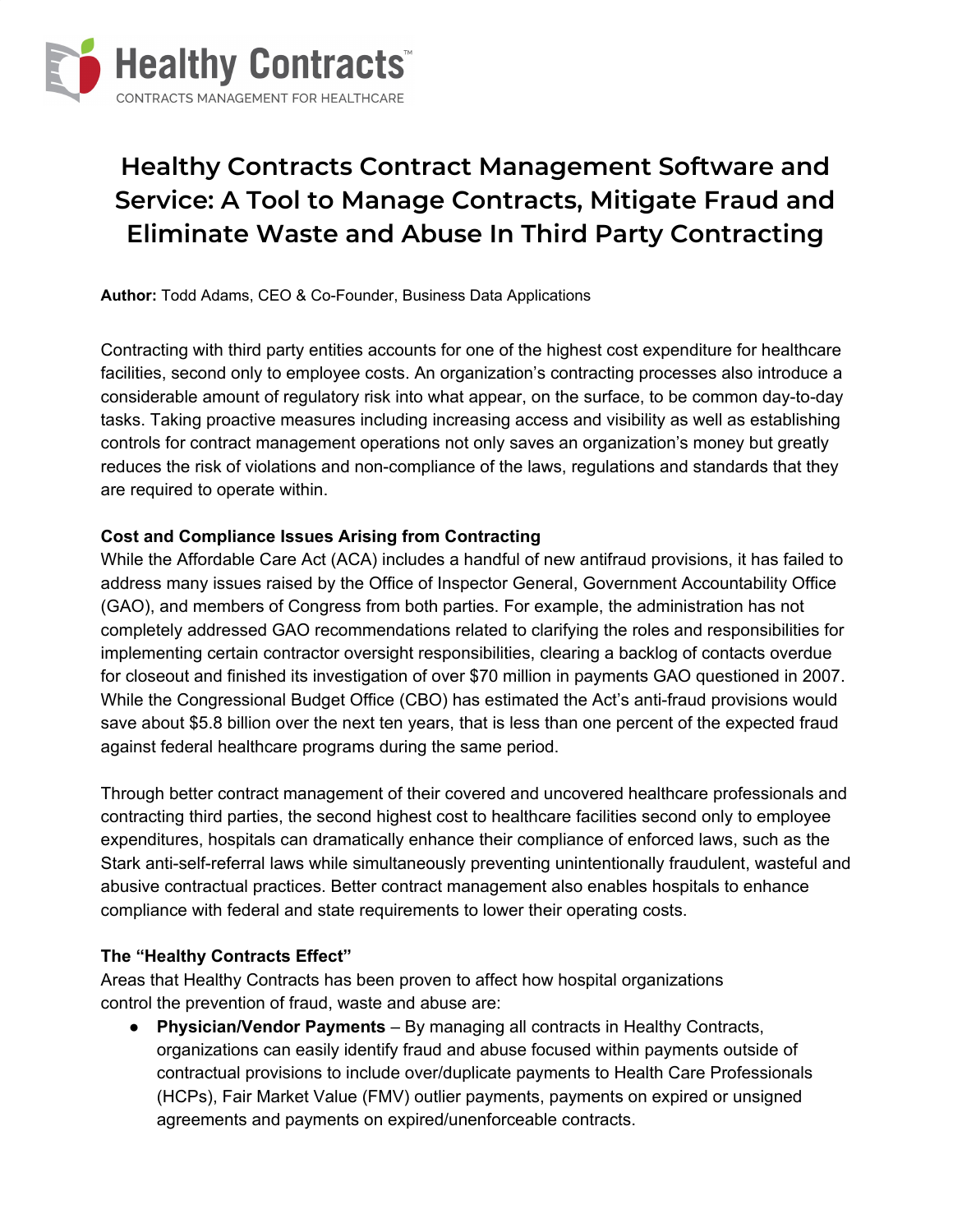

- **Service/Material Vendors** Healthy Contracts gives administrators a powerful tool which identifies waste by managing fees, accelerator provisions, end of term cost increases and by providing all the data necessary to consolidate/standardize vendors and services, resulting in lower costs. Healthy Contracts eases the evaluation of service providers contracted for same/similar services and helps to identify multiple agreements with the same vendor, allowing for weighted scales of economy when negotiating aggregate rates.
- **● Compliance with Joint Commission Contract Language and Monitoring Requirements** – Custom fields within the solution enable administrators to document an unlimited array of standards of care performance measurement details, which enhance reporting capabilities and demonstrate an organization's adherence to Joint Commission leadership standards, LD.04.03.09 requirements and CMS Conditions of Participation. Quality monitoring of clinical and nonclinical contracts, results in reduced waste and increased effectiveness of overall operations at the fiscal level.
- **● Business Associate Agreements** Managing the Business Associate and Covered Entity Relationship required by the Office of Civil Rights (OCR) according to the ACA is complex. Healthy Contracts provides logical relational organization structures designed specifically to manage this very important requirement.

## **Healthy Contracts Web Based Electronic Contract Management Service**

The effectiveness of an electronic contract management system is significantly improved if that functionality is made available as a Web-Based application. Web-based contract management allows organizations to widen access to the solution and streamline their processes while decreasing costs and dependence on staff for support and maintenance.

## **Healthy Contracts and Corporate Integrity Agreements (CIAs)**

Healthy Contracts provides direct support and solutions to address specific areas of concern covered in Department of Health and Human Services (HHS) Corporate Integrity Agreements (CIA).

Organizations typically will utilize Healthy Contracts to perform the following requirements:

- Creating and maintaining a database of all existing and new or renewed Focus Arrangements<sup>\*</sup><sub>1</sub> that shall contain the information specified in the Focus Arrangements Databases
- Tracking renumeration to and from all parties to each Focus Arrangement
- Tracking service and activity logs to ensure that parties to the Focus Arrangement are performing the services required under the applicable Focus Arrangement
- Monitoring the use of leased space, medical supplies, medical devices, equipment or other patient care items to ensure that the applicable Focus Arrangements' use is consistent with the terms of establishing and implementing a written review and approval process for all Arrangements. This includes but is not limited to a legal review of Focus Arrangements by counsel with expertise in the Anti-Kickback Statute and the Stark Law as well as appropriate documentation of all internal controls. These measures help ensure that all new, existing and/or renewed Arrangements do not violate the Law